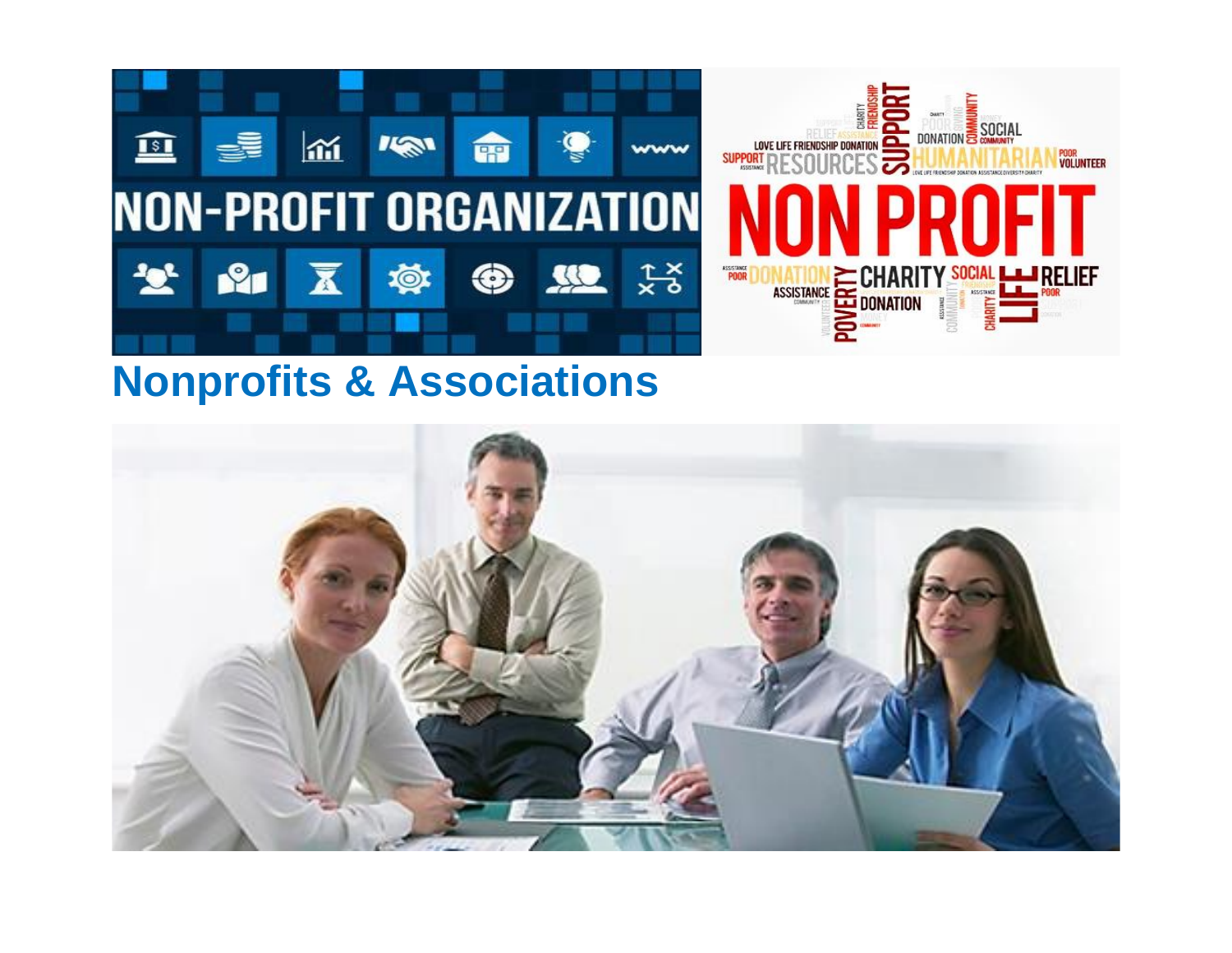#### Associations have partnered with Norstar to provide industry leading communications, billing and support services to all of its member's locations.

Nonprofit organizations are doing incredibly important work under increasingly challenging budgetary constraints. Associations and non-profit organizations are continually striving for new ways to keep costs down while improving member support, extend services and attract new members. Shrinking budgets is an ongoing challenge for nonprofit organizations. Resource constraints can put non-profits in a constant state of needing to do more with less. The communications challenges of associations and non-profits are clear:

- National membership can be geographically dispersed, so voice and video are important for conducting conference calls.
- Sustaining revenue is derived from membership dues and sales of publications, so small contact centers are critical to handle these inquiries.
- Fixed budgets demand recurring communication costs that are low and do not fluctuate, and are easy to predict.

Most Non-Profits put off getting a new phone system as they feel it will increase their monthly expenses. We have been very successful in delivering service recommendations that reduce monthly costs while providing VoIP Service, Phone Equipment and a full menu of Essential Features (50 features), 24×7 Remote Monitoring & Management along with 100% Customer Service Support.

Among the most effective tools for achieving these objectives are via your office Technology – voice systems and data networks. Efficient and scalable cloud-based communications and connectivity services from Norstar help non-profits save on business technology and reinvest the savings back into their programs. Norstar provides everything you need to stay well connected with members …

Norstar can help you make the switch to VoIP Phone Service that will elevate your office productivity, increase functionality, increase mobility, add remote workers and connect multiple offices all in one system. We offer the most cost efficient and reliable VoIP Service Phone Service in the industry.

Although most nonprofit organizations operate out of physical locations, their staff may work from anywhere in the globe to fulfill their missions. Unlike older on premise telephone systems, Norstar Hosted PBX Service extends all the available communication services to the staff members out of the office so Wherever your users are, our Hosted PBX service seamlessly connects them all with voice, video, instant messaging, desktop sharing, and many other features that make it easy to connect and collaborate. And since they're all on the same network, calls between each location are free.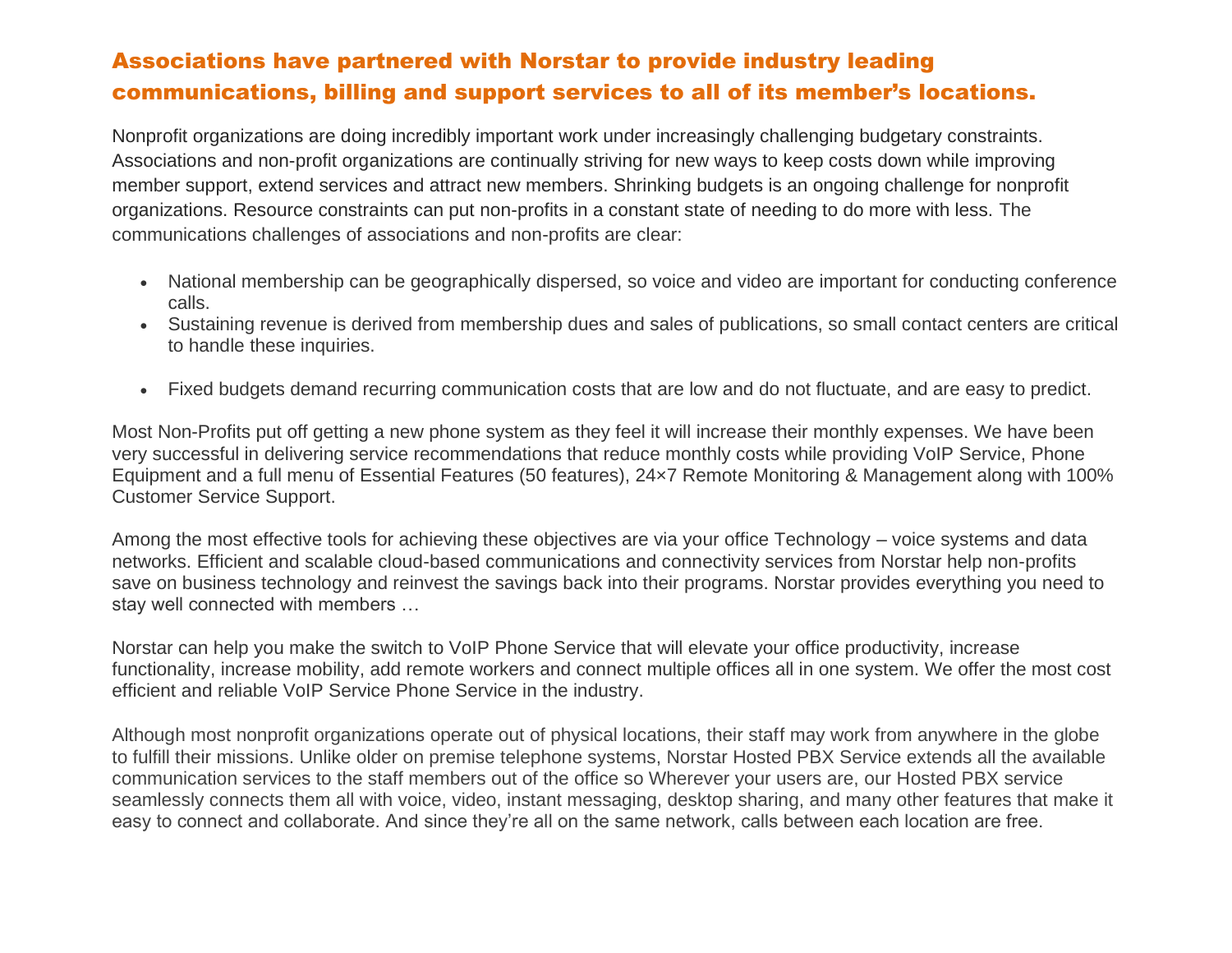# **Cut costs and streamline your communication**

- You'll have access to our free, customizable suite of features including SMS messaging, CRM integration, full-time call recording, and much more.
- [Cloud communications](https://www.norstartelecom.com/voice/unified-communications/) (with 50+ features) such as auto attendant, call forwarding, and voicemail delivered as email mean one phone number, always available service, and the ability to keep working over your remote device.
- Your Norstar UCaas phone number works on your desk-phone, mobile phone, and tablet. No need to give out more than one number any more, or manage multiple voicemail boxes
- Office receptionists can manage and route incoming calls for a work group or the whole office. Or, your office can rely on an [automated receptionist](https://www.norstartelecom.com/voice/hosted-pbx/features/) (auto attendant).
- Calls transferred from the office receptionist will reach the intended party, anywhere, on their choice of device
- Voicemail is delivered to your email inbox. Listen to the audio recording or read through the transcribed text
- Use your business number and calling plan at your desk, on your mobile phone, or using your tablet, with Norstar [Unified Communications](https://www.norstatelecom.com/voice/unified-communications/)
- Create and host virtual fundraising events with HD video meetings and screen-sharing. Hold a video conference for staff. Offer webinars for clients or constituents. Share your screen and conduct an IM chat. Norstar UC-One provides five real-time collaboration tools in one easy-to-use app, available for virtually any device
- Access voicemails in your Inbox, delivered as audio files and transcribed to text
- Enjoy exceptional call quality with HD Voice
- For higher call volumes and Automatic Call Disruption/Integrated Voice Response, upgrade seamlessly to Norstar Call Center.
- Dramatically lower costs, get superior features, and avoid the hassle of managing traditional on-premises telephony infrastructure.
- Easily share and review files with volunteers, donors, and employees over team messaging.
- Get secure [Hosted Email](https://www.norstatelecom.com/cloud-it/hosted-exchange/) without the hassle of managing an on-site server. 50GB Inbox syncs with your device. Affordable monthly pricing and 100% uptime guarantee.
- Our proactive services and support keep malicious intruders from compromising your workflow. Spam filtering, antivirus, anti-malware, and Help Desk Services are just a few solutions helping to keep you protected.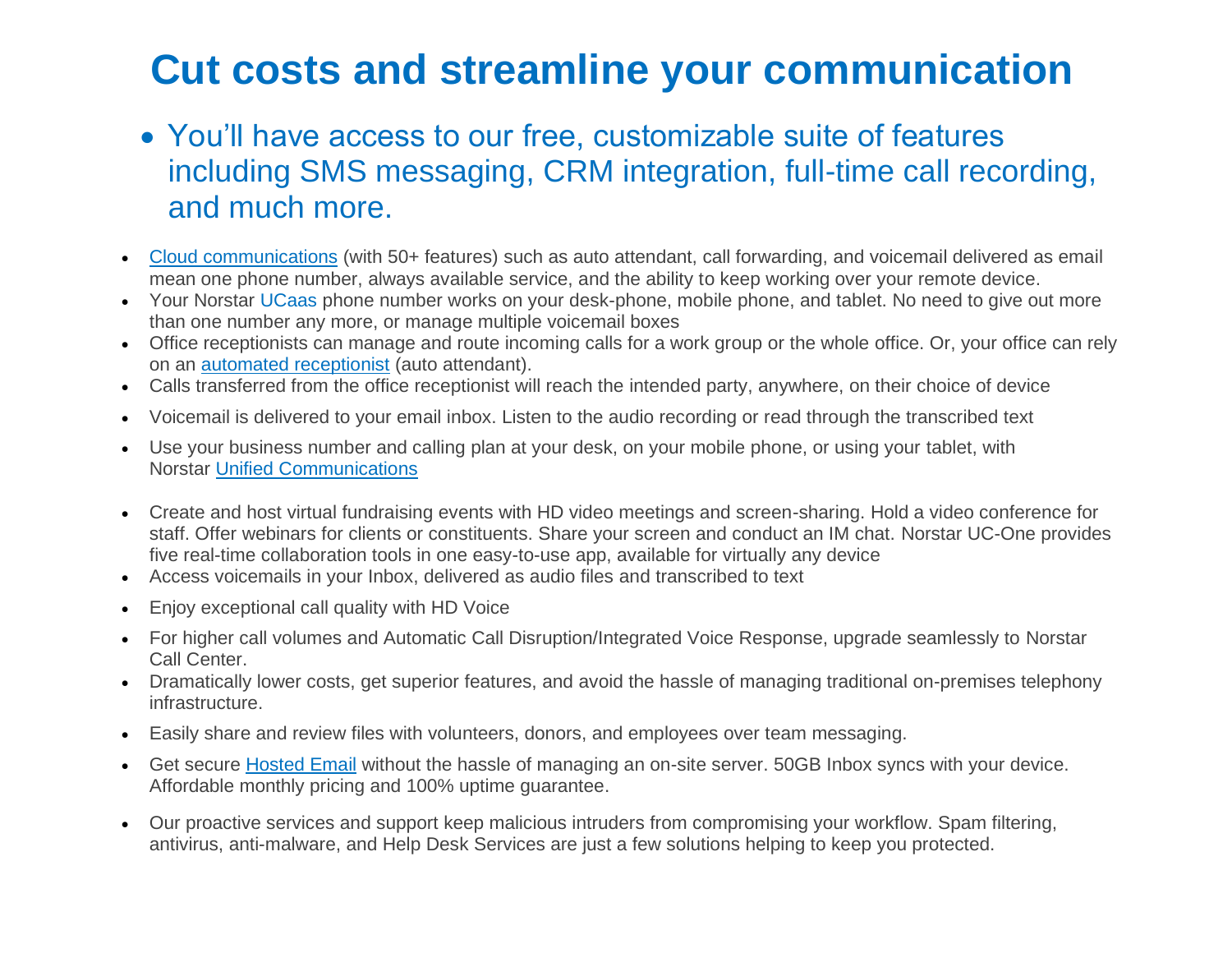• Norstar has experience in the association and non-profit arena. We understand your unique situation and can put together a cloud solution to help advance your mission.

If you're running a nonprofit, we understand that every penny counts. That's why you should consider switching to our [Hosted](https://www.norstatelecom.com/voice/hosted-pbx/) PBX communication solution. In the short-term and long-term, VOIP is a lot more cost-effective than the other alternatives, with its extensive range of features, lower cost, and higher quality calls.

The most important advantage of Norstar hosted PBX besides its world class performance and advanced features (50 plus) is the cost savings, which can be anywhere from 30% to 50% (or more) each year. There are no Capex costs, or ongoing maintenance, support or upgrade costs.

# **Affordable Pricing**

- UNLIMITED CALLING US, CANADA & PUERTO RICO.
- A plan for every budget. Hosted Voice customers typically save 30% to 50% compared to traditional phone systems.











Norstar Desktop is a powerful collaboration tool that combines all of your business communications in to a simple and easy to use application. Norstar Desktop provides:

Internal Instant Messaging Audio Conferencing The Integrated Softphone Personal Presence Unified Communications Call Control

Video calling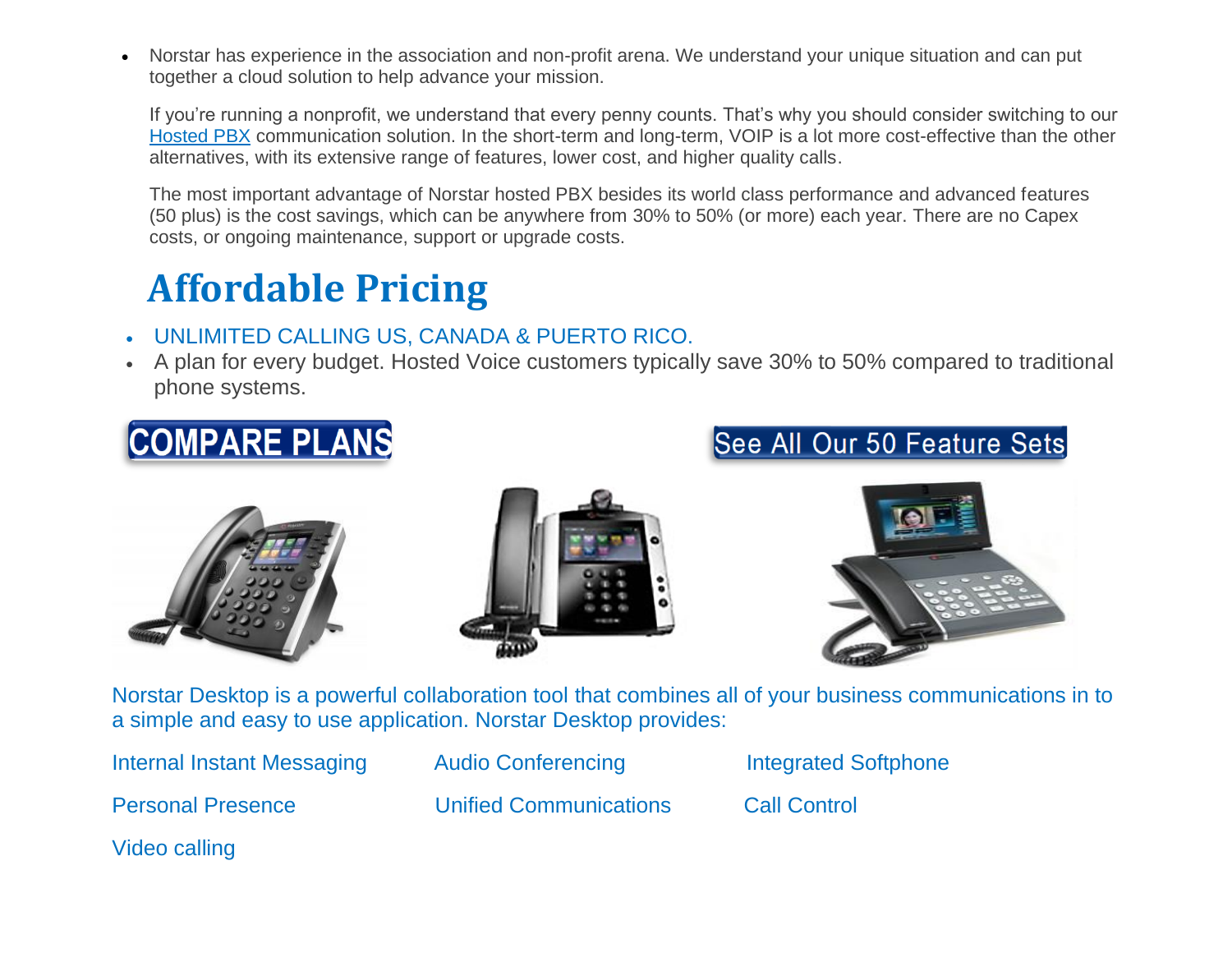### **Cut costs and streamline your communication.**



#### Extend Your Budget with Cost-Saving Cloud Solutions

# **SIP Trunking / VoIP**



#### **Consolidate Voice & Data with Business Class SIP Trunking**

Bring together your data, voice, and Internet over your IP connection to improve network capacity, increase productivity, and reduce costs.

SIP Trunks are significantly less expensive than traditional analog lines and PRIs.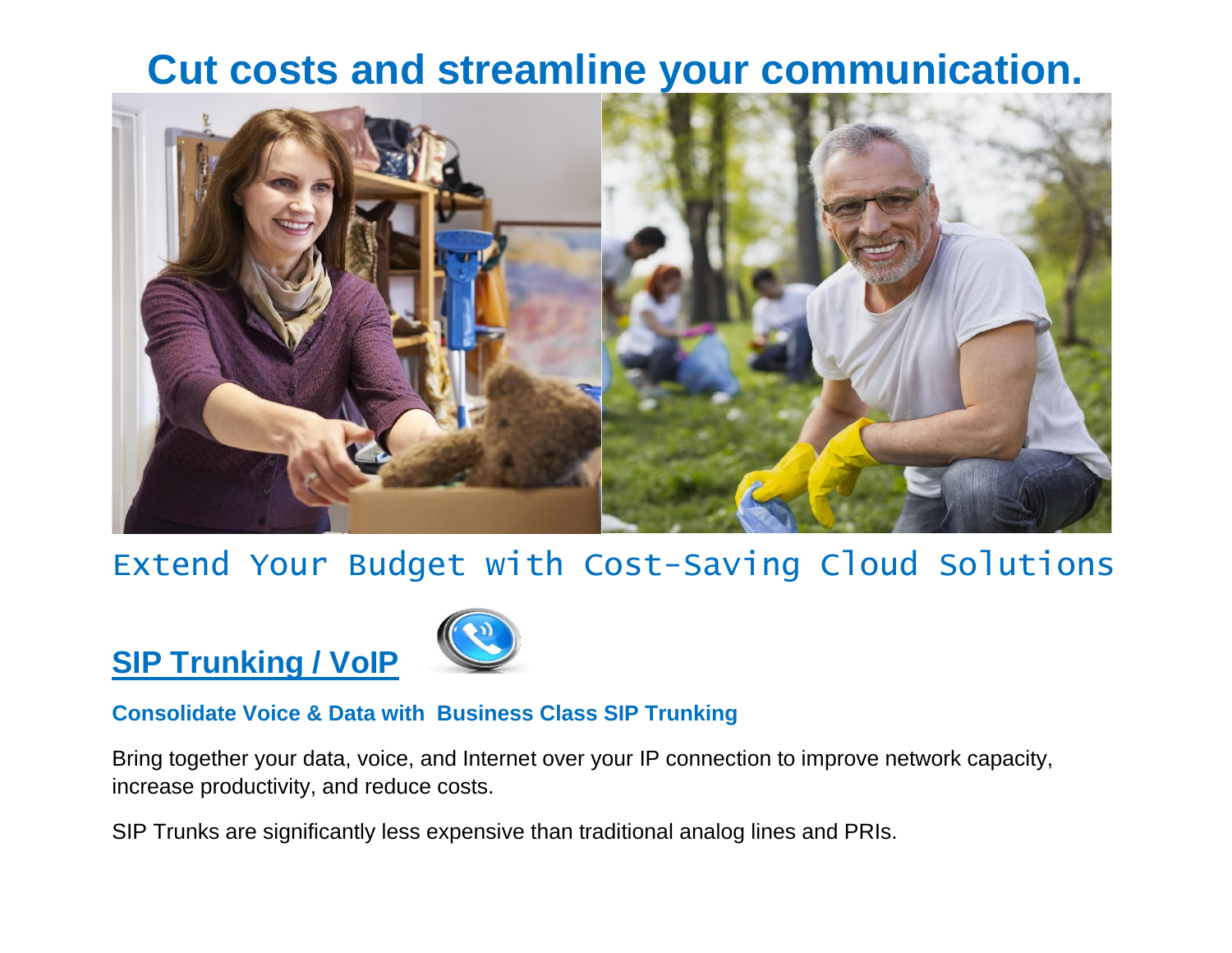

Volunteers, clients, guests, and employees will appreciate the flexibility and freedom of connecting to the [Internet,](https://www.norstartelecom.com/network&data/internet/) from

anywhere onsite.

- Avoid the burden and cost of setting up and managing a wireless network.
- Our experts manage every aspect of the process including design, deployment, monitoring, and support.
- Expand your network without the cost and hassle of pulling wire.

#### **Contact Center**



Provide amazing experience for your customers with Norstar's analyst-acclaimed omnichannel contact center solution. Enhance your CRO with our powerful omnichannel support capabilities. Norstar's portfolio of flexible contact center solutions provides advanced features such as intelligent call routing and media handling and Interactive Voice Response (IVR). Contact center agents can respond to all customer requests through a single interface that is easy to use and navigate.



#### **Networking Services**

Whether your need is for virtual private networking, handling large file transfers, or simply providing Internet access to your staff, our Internet services are powerful enough to meet your requirements, yet flexible enough to grow and change along with your organization

#### .**High-Speed Internet**



Connect your locations and headquarters with a wide range of business-class broadband services including Ethernet, T1, cable and wireless broadband, available nationwide. With Norstar Fiber Ethernet and speeds from 3 Mbps up to 100 Gbps, power applications like Guest Wi-Fi, point-of-sale and streaming video.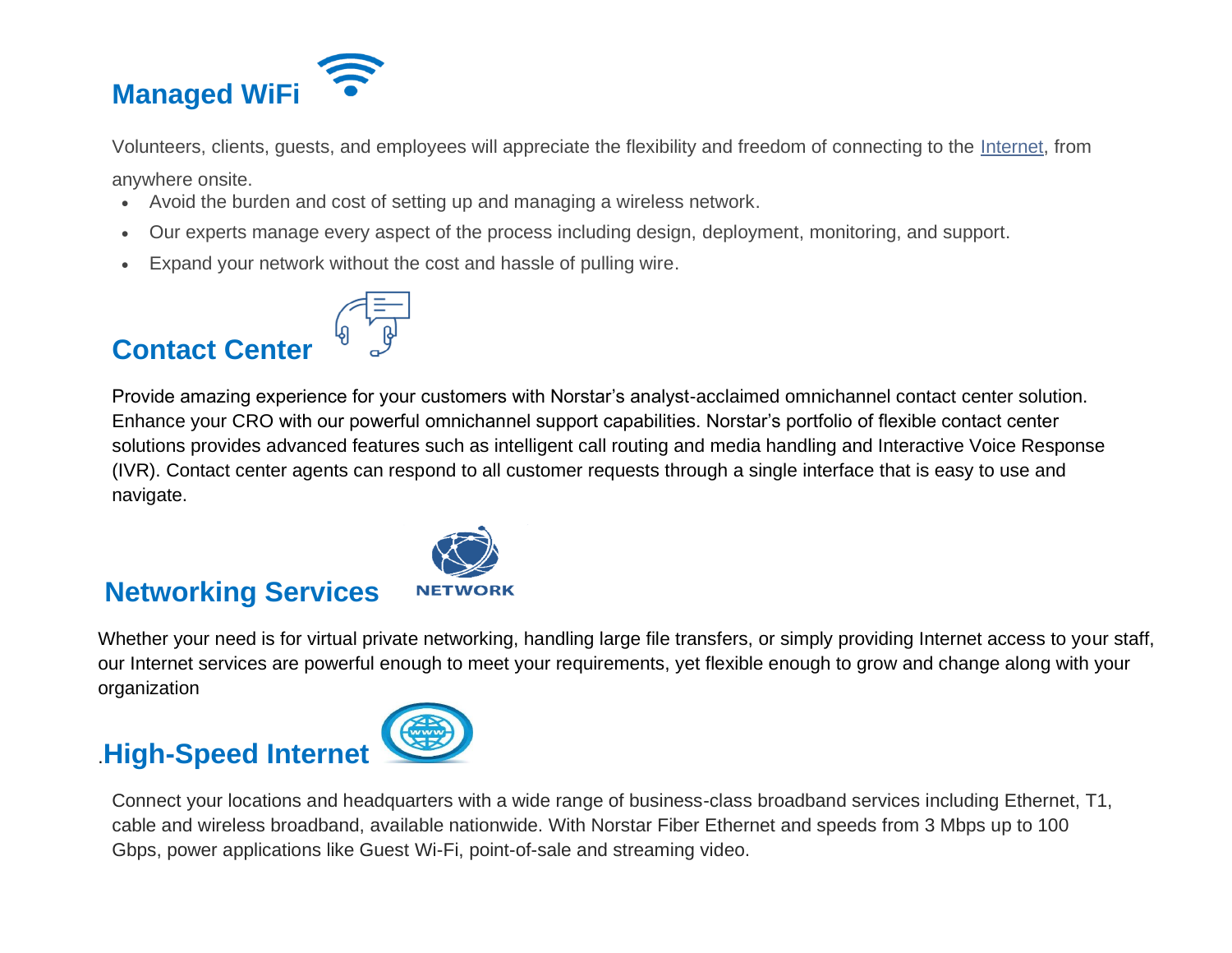Affordable wireless broadband is ideal for a backup solution or a temporary office pop-up. Norstar provides lightning fast Internet so you can optimize your POS, data storage and security systems. If you have multiple locations, connect them into one seamless system with Norstar MPLS.

### **Cloud Backup**

Norstar backups provide the highest level of data protection and redundancy. Norstar Cloud Backup is a simple, affordable and secure way to guarantee data protection. Our business continuity planning ensures you're prepared for absolutely anything; when you're dealing with hardware issues, a data breach, or even a natural disaster, you'll have everything you need to continue working with minimal disruption.

# **Microsoft Office 365**

Office 365 is the standard in productivity solutions. We have a team of Microsoft-certified experts to manage it so you don't have to.

# **Managed Firewall**

Helps you manage your network security needs and comply with confidential information. To make sure that network security doesn't take a backseat to other budget needs, Norstar provides nonprofit organizations with the same powerful, easy-to-use solutions that it sells to enterprise businesses, but with special pricing to fit those tighter budgets. Securely transmit data and protect client communications.



#### **Managed Services**

With Norstar Managed Services, the Non-Profits and organizations that are making a difference each and every day can depend on a world-class infrastructure, reliable engineers, secure and compliant servers.